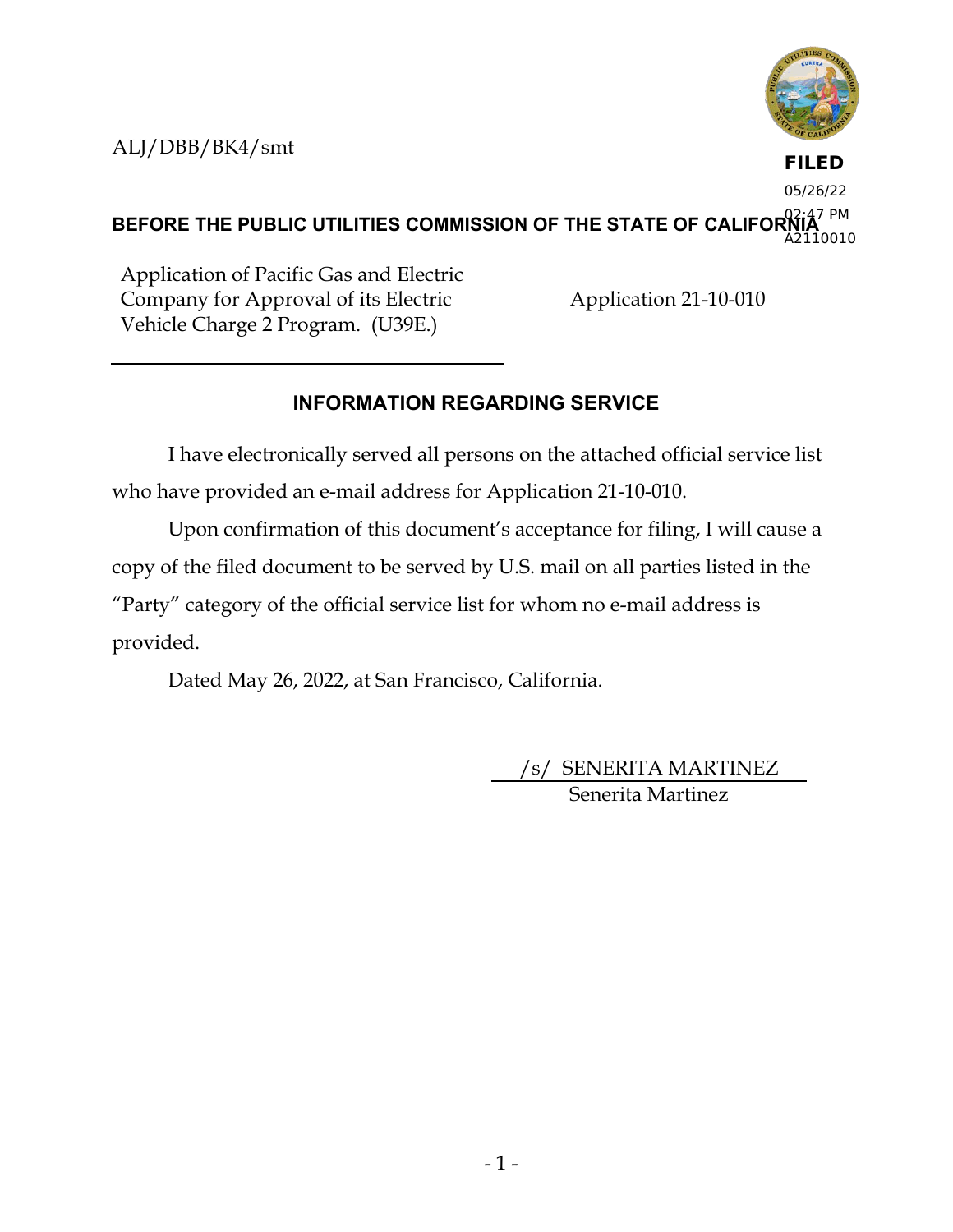# **NOTICE**

Persons should notify the Process Office, Public Utilities Commission, 505 Van Ness Avenue, Room 2000, San Francisco, CA 94102, of any change of address to ensure that they continue to receive documents. You must indicate the proceeding number on the service list on which your name appears.

\* \* \* \* \* \* \* \* \* \* \* \* \* \* \* \* \* \* \* \* \* \* \* \* \* \* \* \* \* \* \* \* \* \* \* \* \* \* \* \* \* \* \* \* \* \*

The Commission's policy is to schedule hearings (meetings, workshops, etc.) in locations that are accessible to people with disabilities. To verify that a particular location is accessible, call: Calendar Clerk (415) 703-1203.

If specialized accommodations for the disabled are needed, e.g., sign language interpreters, those making the arrangements must call the Public Advisor at (415) 703-2074 or TDD# (415) 703-2032 five working days in advance of the event.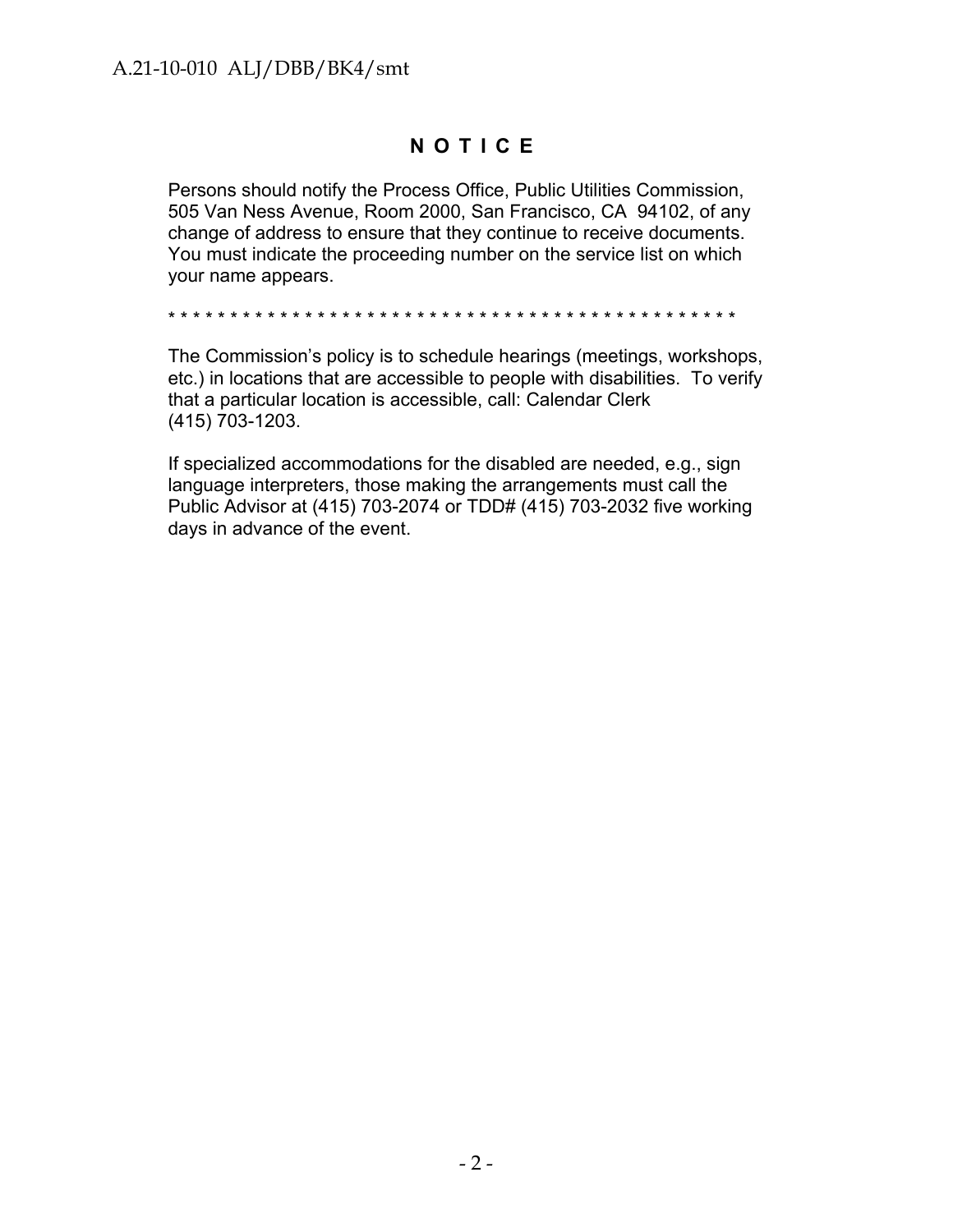### \*\*\*\*\*\*\*\*\*\*\*\* SERVICE LIST \*\*\*\*\*\*\*\*\*\*\*\* Last Updated on 17-MAY-2022 by: KB3 A2110010 LIST

#### **\*\*\*\*\*\*\*\*\*\*\*\*\*\* PARTIES \*\*\*\*\*\*\*\*\*\*\*\*\*\***

Rachael Koss Attorney ADAMS BROADWELL JOSEPH & CORDOZO 601 GATEWAY BLVD., STE. 1000 SOUTH SAN FRANCISCO CA 94080 (650) 589-1660 EXT13 RKoss@AdamsBroadwell.com For: Coalition of California Utility Employees

Philip B. Jones Exe. Dir. ALLIANCE FOR TRANSPORT ELECTRIFICATION 1402 THIRD AVE., STE. 1315 SEATTLE WA 98101 (206) 335-5451 Phil@EVTransportationAlliance.org For: Alliance for Transportation Electrification

Dan Bowerson ALLIANCE OF AUTOMOBILE MANUFACTURERS 2000 TOWN CENTER, STE 625 SOUTHFIELD MI 48075 (248) 327-1777 DBowerson@AutoAlliance.org For: Alliance of Automobile Manufacturers

Nora Sheriff Attorney BUCHALTER, A PROFESSIONAL CORPORATION 55 SECOND STREET, SUITE 1700 SAN FRANCISCO CA 94105 (415) 227-3551 NSheriff@Buchalter.com For: California Large Energy Consumers Association (CLECA)

 $\mathcal{L}_\text{max}$  and the contract of the contract of the contract of the contract of the contract of the contract of the contract of the contract of the contract of the contract of the contract of the contract of the contrac

Tadashi Gondai General Counsel COMMUNITY LEGAL SERVICES 240 DELLBROOK AVE SAN FRANCISCO CA 94131 (415) 997-7766 Tad.G@CommLegal.org For: National Diversity Coalition

Dallas A. Harris Attorney DAVISON VAN CLEVE, P.C. 1750 SW HARBOR WAY, STE. 450 PORTLAND OR 97201 (503) 241-7242 DAH@DVClaw.com For: Electrify America LLC

Ann Trowbridge Atty. DAY CARTER & MURPHY, LLP 3620 AMERICAN RIVER DR., STE. 205 SACRAMENTO CA 95864 (916) 246-7303 ATrowbridge@daycartermurphy.com For: FreeWire Technologies, Inc.

\_\_\_\_\_\_\_\_\_\_\_\_\_\_\_\_\_\_\_\_\_\_\_\_\_\_\_\_\_\_\_\_\_\_\_\_\_\_\_\_\_\_\_\_

Gregory S.G. Klatt Attorney DOUGLASS, LIDDELL & KLATT EMAIL ONLY EMAIL ONLY CA 91006 (626) 802-5733 Klatt@EnergyAttorney.com For: EDF Renewables, Inc./PowerFlex  $(\hat{a}\in\mathbb{C}P$ owerFlex $\hat{a}\in$ )

Michael Day Attorney DOWNEY BRAND LLP 455 MARKET STREET, STE. 1500 SAN FRANCISCO CA 94105 (415) 848-4800 MDay@DowneyBrand.com For: EVgo Services, LLC

Mahlon Aldridge Vp - Strategy ECOLOGY ACTION 877 CEDAR STREET, SUITE 240 SANTA CRUZ CA 95060 (831) 227-9257 MAldridge@EcoAct.org For: Ecology Action  $\mathcal{L}_\text{max}$  and the contract of the contract of the contract of the contract of the contract of the contract of the contract of the contract of the contract of the contract of the contract of the contract of the contrac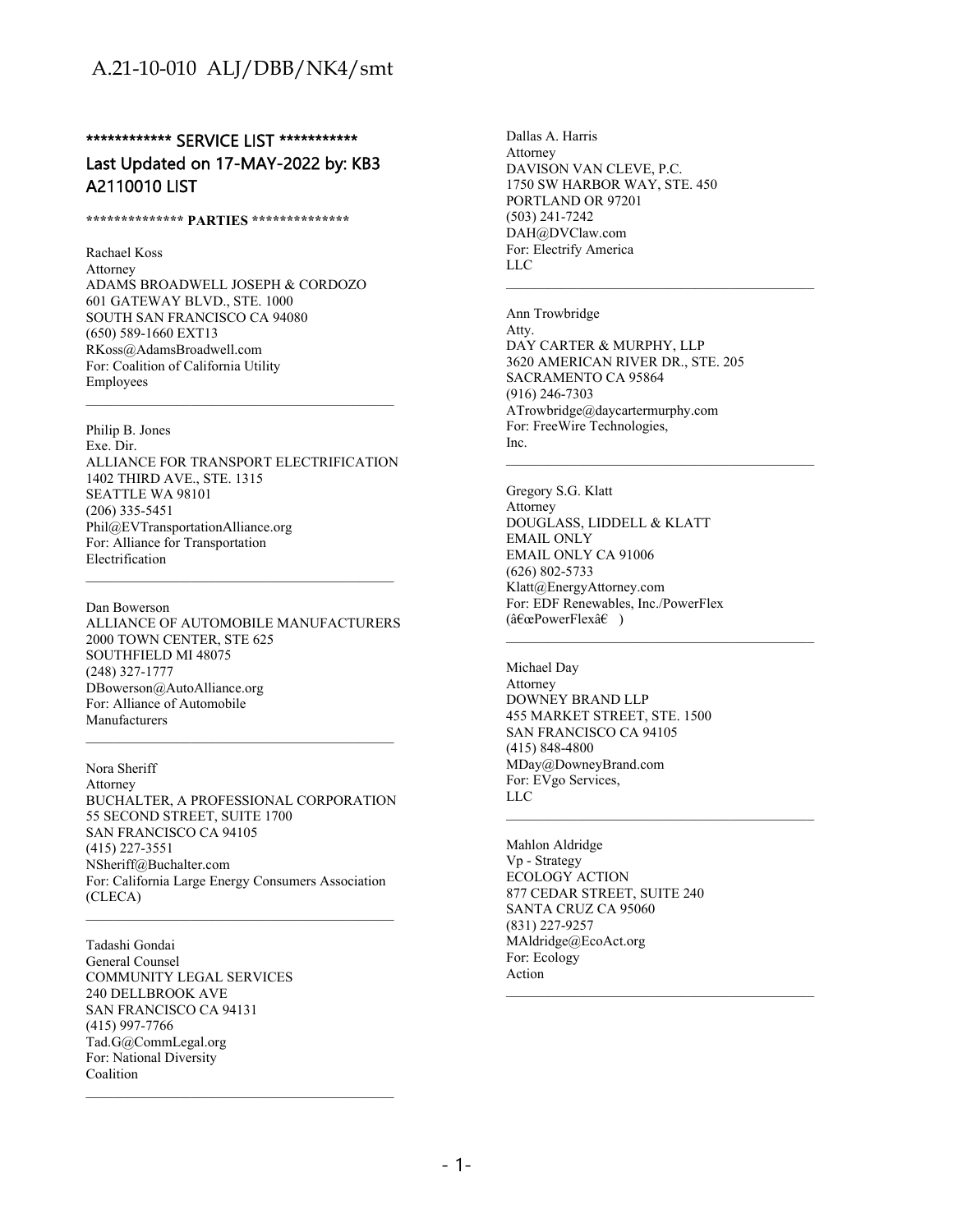Lynn Haug Attorney ELLISON SCHNEIDER HARRIS & DONLAN LLP 2600 CAPITOL AVENUE, SUITE 400 SACRAMENTO CA 95816 (916) 447-2166 LMH@esLawFirm.com For: ChargePoint, Inc.

Marc Monbouquette Sr Mgr, West Region Regulatory Affairs ENEL X NORTH AMERICA, INC. 360 INDUSTRIAL ROAD SAN CARLOS CA 94070 (415) 553-0381 Marc.Monbouquette@Enel.com For: Enel X North America, Inc.

Megha Lakhchaura Dir., Policy & Utility Programs, N. Amer EVBOX, INC. 845 MARKET ST., LEVEL 4, STE 450A SAN FRANCISCO CA 94103 (310) 309-7775 Megha.Lakhchaura@EVBox.com For: EVBox, Inc.

 $\mathcal{L}_\text{max}$  and the contract of the contract of the contract of the contract of the contract of the contract of the contract of the contract of the contract of the contract of the contract of the contract of the contrac

Cory Bullis Sr. Specialist - Public Affairs FLO SERVICES USA INC. 1121 L STREET, STE. 309 SACRAMENTO CA 95814 (916) 690-1839 CBullis@FLO.com For: FLO Services USA, Inc.

James Hall GENERAL MOTORS LLC 1121 L STREET, STE. 700 SACRAMENTO CA 95814 (916) 208-9533 Jamie.Hall@GM.com For: General Motors LLC  $\mathcal{L}_\text{max}$  and the contract of the contract of the contract of the contract of the contract of the contract of the contract of the contract of the contract of the contract of the contract of the contract of the contrac David Gibbs Legal Division 320 West 4th Street Suite 500 Los Angeles CA 90013 (213) 576-7031 dgs@cpuc.ca.gov For: Public Advocates **Office** Miles Muller

Attorney NATURAL RESOURCES DEFENSE COUNCIL 111 SUTTER STREET, 21ST FL. SAN FRANCISCO CA 94104 (415) 875-6100 MMuller@nrdc.org For: Natural Resources Defense Council \_\_\_\_\_\_\_\_\_\_\_\_\_\_\_\_\_\_\_\_\_\_\_\_\_\_\_\_\_\_\_\_\_\_\_\_\_\_\_\_\_\_\_\_

Benjamin Ellis Attorney PACIFIC GAS AND ELECTRIC COMPANY 77 BEALE STREET, B30A SAN FRANCISCO CA 94105 (415) 973-7676 Ben.Ellis@pge.com For: Pacific Gas and Electric Company

Jessica Yarnall Loarie Sr. Attorney SIERRA CLUB 2101 WEBSTER ST, SUITE 1300 OAKLAND CA 94612 (415) 977-5636 Jessica.Yarnall@SierraClub.org For: Sierra Club

Jeff Winmill Counsel - Regulatory SMALL BUSINESS UTILITY ADVOCATES 548 MARKET ST., SUITE 11200 SAN FRANCISCO CA 94104 (650) 395-7025 Jeff@UtilityAdvocates.org For: Small Business Utility Advocates (SBUA)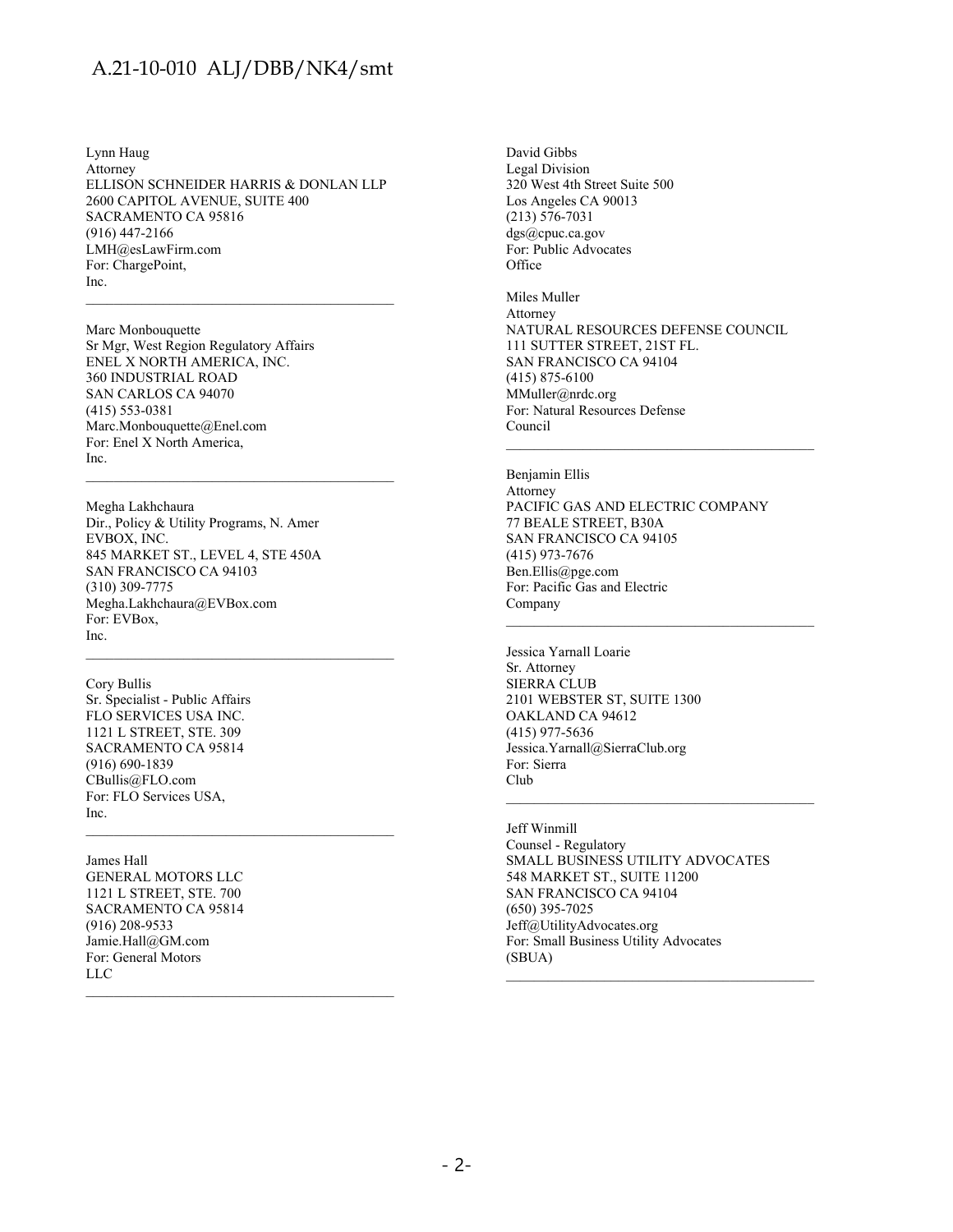\_\_\_\_\_\_\_\_\_\_\_\_\_\_\_\_\_\_\_\_\_\_\_\_\_\_\_\_\_\_\_\_\_\_\_\_\_\_\_\_\_\_\_\_

 $\mathcal{L}_\text{max}$  and the contract of the contract of the contract of the contract of the contract of the contract of the contract of the contract of the contract of the contract of the contract of the contract of the contrac

\_\_\_\_\_\_\_\_\_\_\_\_\_\_\_\_\_\_\_\_\_\_\_\_\_\_\_\_\_\_\_\_\_\_\_\_\_\_\_\_\_\_\_\_

Erick Karlen Policy Advisor **GREENLOTS** 767 S. ALAMEDA STREET, STE 200 LOS ANGELES CA 90021 (510) 759-8948 EKarlen@Greenlots.com For: Greenlots

Gregory Morris Director THE GREEN POWER INSTITUTE 2039 SHATTUCK AVE., SUITE 402 BERKELEY CA 94704 (510) 644-2700 gmorris@emf.net For: The Green Power Institute

Elise Torres Staff Attorney THE UTILITY REFORM NETWORK 785 MARKET STREET, SUITE 1400 SAN FRANCISCO CA 94103 (415) 929-8876 X 308 ETorres@turn.org For: TURN

Edward Burgess Sr. Policy Director VEHICLE-GRID INTEGRATION COUNCIL 2150 ALLSTON WAY, SUITE 400 BERKELEY CA 94704 (510) 665-7811 VGICregulatory@VGICouncil.org For: Vehicle-Grid Integration Council

### **\*\*\*\*\*\*\*\*\*\* STATE EMPLOYEE \*\*\*\*\*\*\*\*\*\*\***

### **\*\*\*\*\*\*\*\*\* INFORMATION ONLY \*\*\*\*\*\*\*\*\*\***

Nathan Willis ACIFIC GAS AND ELECTRIC COMPANY EMAIL ONLY EMAIL ONLY CA 00000 NXWQ@pge.com

Francesca Wahl Sr. Charging Policy Mgr. TESLA, INC. 3500 DEER CREEK RD. PALO ALTO CA 94304 (650) 435-0422 FWahl@Tesla.com For: Tesla, Inc.

Paul Nelson Consultant BARKOVICH & YAP, INC. PO BOX 11031 OAKLAND CA 94611 (707) 937-6203 Paul@BarkovichAndYap.com For: California Large Energy Consumers Association (CLECA)  $\mathcal{L}_\text{max}$  and the contract of the contract of the contract of the contract of the contract of the contract of the contract of the contract of the contract of the contract of the contract of the contract of the contrac

\_\_\_\_\_\_\_\_\_\_\_\_\_\_\_\_\_\_\_\_\_\_\_\_\_\_\_\_\_\_\_\_\_\_\_\_\_\_\_\_\_\_\_\_

Lillian Rafii Attorney BUCHALTER 425 MARKET STREET, SUITE 2900 SAN FRANCISCO CA 94105-2491 (415) 227-0900 Lrafii@buchalter.com For: California Large Energy Consumers Association (CLECA)

\_\_\_\_\_\_\_\_\_\_\_\_\_\_\_\_\_\_\_\_\_\_\_\_\_\_\_\_\_\_\_\_\_\_\_\_\_\_\_\_\_\_\_\_

Michael Cade Analyst - Energy **BUCHALTER** 1331 NW LOVEJOY ST., STE. 900 PORTLAND OR 97209 (415) 416-2871 MCade@Buchalter.com

Christopher G. Parker BUCHALTER, A PROFESSIONAL CORPORATION 425 MARKET STREET, SUITE 2900 SAN FRANCISCO CA 94105 (415) 227-3546 cparker@buchalter.com For: California Large Energy Consumers Association (CLECA)

Alan Bach Public Advocates Office 505 Van Ness Avenue San Francisco CA 94102 3298 (415) 703-3449 ab7@cpuc.ca.gov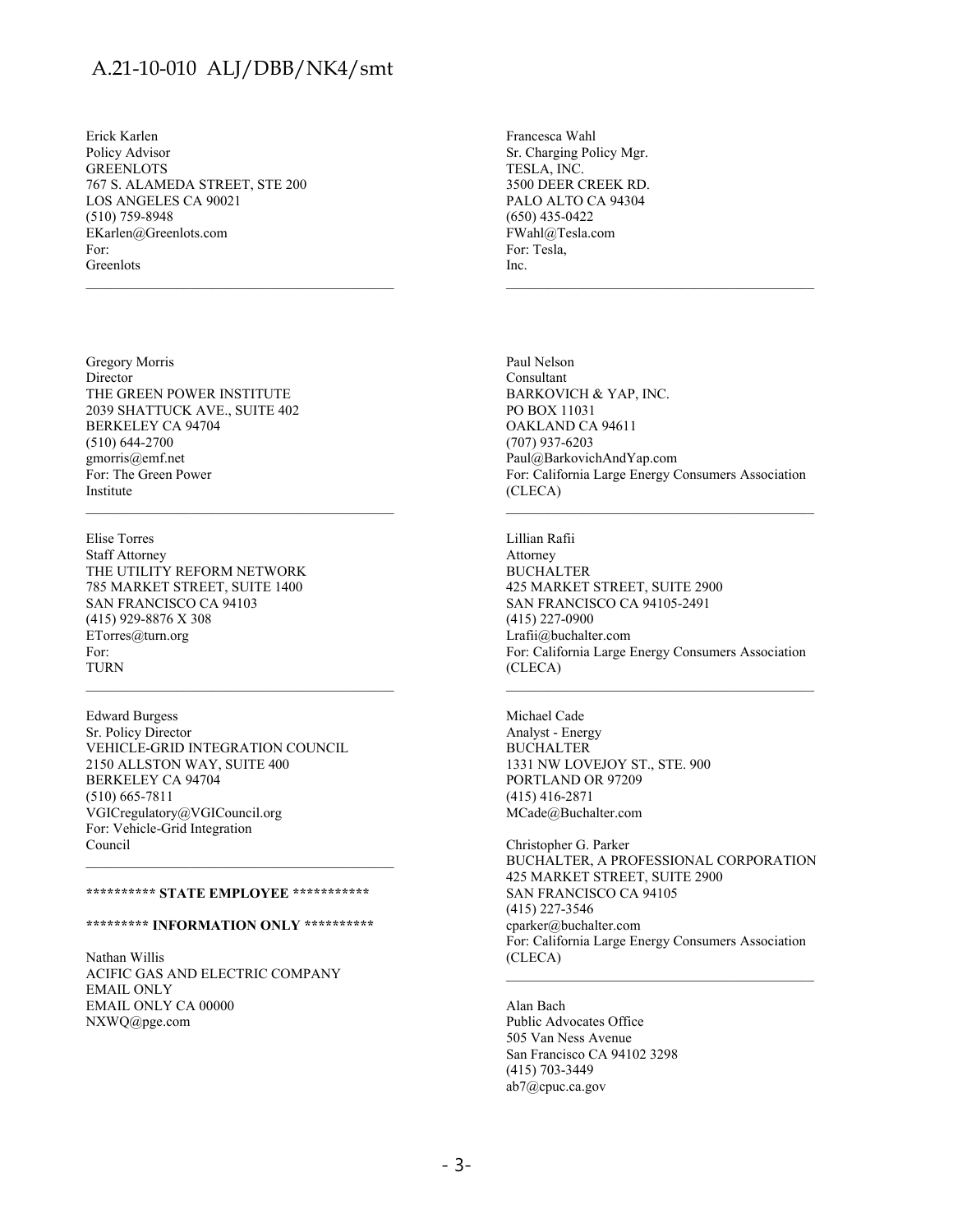Barbara Barkovich Consultant BARKOVICH & YAP EMAIL ONLY EMAIL ONLY CA 00000 (707) 937-6203 Barbara@BarkovichAndYap.com

Catherine E. Yap Consultant BARKOVICH & YAP, INC. PO BOX 11031 OAKLAND CA 94611 (510) 450-1270 Cathy@BarkovichAndYap.com For: California Large Energy Consumers Association

Jin Noh

Dir - Policy CALIFORNIA ENERGY STORAGE ALLIANCE 2150 ALLSTON WAY, STE. 400 BERKELEY CA 94704 (510) 665-7811 X109 cesa\_regulatory@storagealliance.org

Jena Ginsburg CHARGEPOINT 254 EAST HACIENDA AVENUE CAMPBELL CA 95008 (305) 785-2084 jena.ginsburg@chargepoint.com

Matthew Deal CHARGEPOINT 254 EAST HACIENDA AVENUE CAMPBELL CA 95008 (202) 528-5009 Matthew.Deal@chargepoint.com

Jim Loepp Staff Attorney COMMUNITY LEGAL SERVICES EMAIL ONLY EMAIL ONLY CA 00000 (415) 997-7766 Jim.L@CommLegal.org

Paula Gruendling CPUC - ENERGY EMAIL ONLY EMAIL ONLY CA 00000 (415) 703-1925 Paula.Gruendling@cpuc.ca.gov Vanessa Baldwin Executive Division RM. 5029 505 Van Ness Avenue San Francisco CA 94102 3298 (415) 703-3942 vy2@cpuc.ca.gov

David A. Fitzgerald Attorney DAVISON VAN CLEVE, P.C. 1750 SW HARBOR WAY, SUITE 450 PORTLAND OR 97201 (503) 241-7242 daf@dvclaw.com For: Electrify America LLC

\_\_\_\_\_\_\_\_\_\_\_\_\_\_\_\_\_\_\_\_\_\_\_\_\_\_\_\_\_\_\_\_\_\_\_\_\_\_\_\_\_\_\_\_

Robert D. Sweetin Attorney DAVISON VAN CLEVE, P.C. 1750 SW HARBOR WAY, SUITE 450 PORTLAND OR 97201 (503) 241-7242 RDS@DVClaw.com For: Electrify America

Nirvesh Sikand Attorney DOWNEY BRAND, LLP 455 MARKET STREET, STE. 1500 SAN FRANCISCO CA 94105 (415) 848-4800 nsikand@downeybrand.com

Tim G. Drew Public Advocates Office AREA 4-A 505 Van Ness Avenue San Francisco CA 94102 3298 (415) 703-5618 zap@cpuc.ca.gov

Paul D. Hernandez Principal Regulatory Analyst EAST BAY COMMUNITY ENERGY 1999 HARRISON ST., STE. 800 OAKLAND CA 94612 (510) 650-7585 phernandez@ebce.org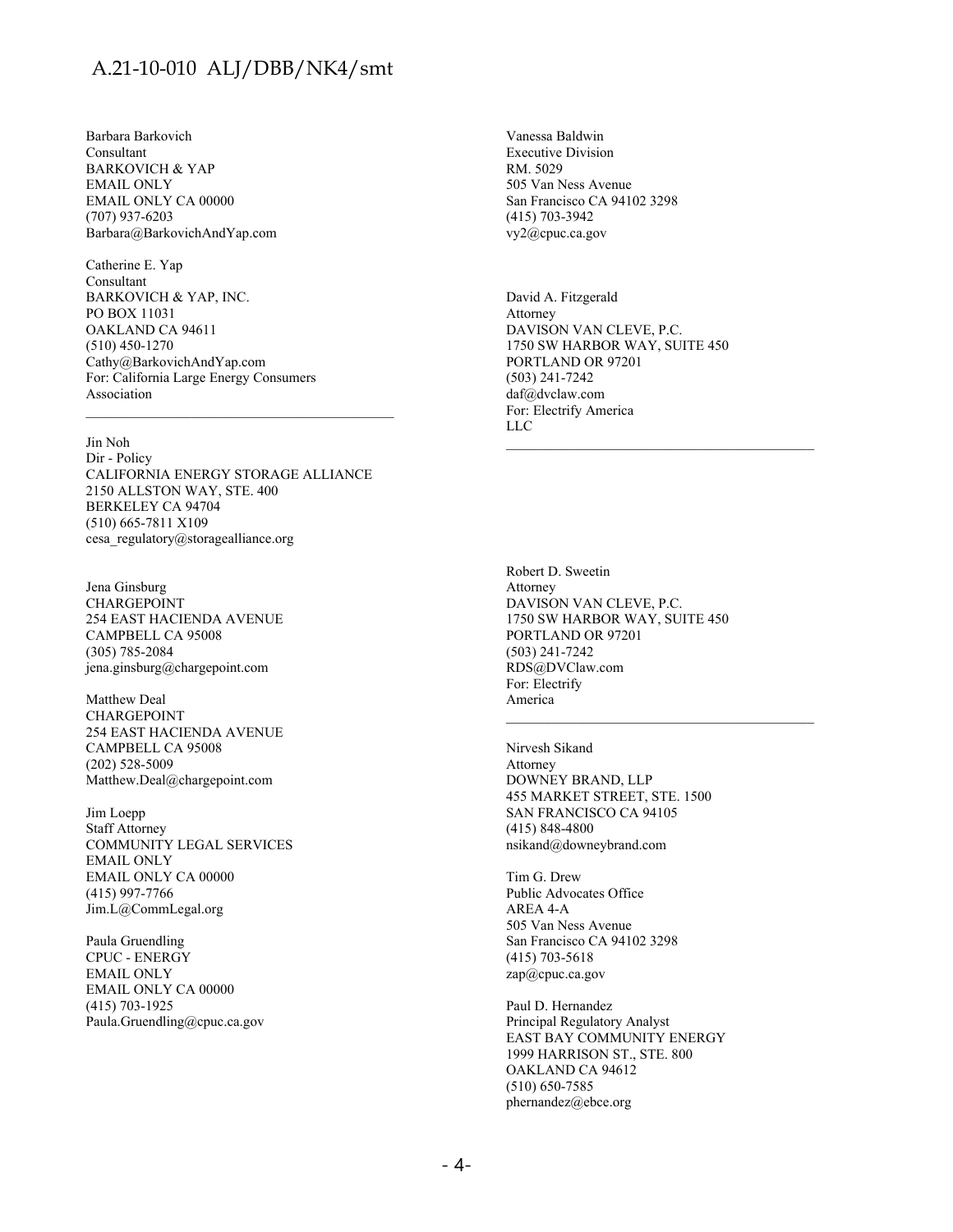Debbie Chiv Administrative Law Judge Division RM. 5011 505 Van Ness Avenue San Francisco CA 94102 3298 (415) 703-4415 dbb@cpuc.ca.gov

Brent L. Coleman Attorney DAVISON VAN CLEVE, P.C. 1750 SW HARBOR WAY, SUITE 450 PORTLAND OR 97201 (503) 241-7242 BLC@dvclaw.com For: Electrify America LLC

Rachel Bird EVGO 11835 W. OLYMPIC BLVD. SUITE 900E LOS ANGELES CA 90064 (908) 400-4996 rachel.bird@evgo.com

Sara Rafalson Dir. - Market Development EVGO SERVICES, LLC 11390 W. OLYMPIC BLVD., SUITE 250 LOS ANGELES CA 90064 (312) 909-1415 Sara.Rafalson@EVgo.com

Renee Samson Dir - Regulatory FREEWIRE TECHNOLOGIES 1999 HARRISON STREET OAKLAND CA 94612 (415) 297-4360 RSamson@FreeWireTech.com

Annalissa A. Herbert Administrative Law Judge Division 505 Van Ness Avenue San Francisco CA 94102 3298 (415) 703-5887 ajh@cpuc.ca.gov

Brian Korpics Administrative Law Judge Division 505 Van Ness Avenue San Francisco CA 94102 3298 (415) 703-5219 bk4@cpuc.ca.gov

Blake Elder EQ RESEARCH LLC 1155 KILDAIRE FARM ROAD, SUITE 203 CARY NC 27511 (919) 825-3339 CPUCdockets@eq-research.com

Anthony Manzo Legal Division RM. 5125 505 Van Ness Avenue San Francisco CA 94102 3298 (415) 696-7306 amz@cpuc.ca.gov

David Matthews Public Advocates Office 505 Van Ness Avenue San Francisco CA 94102 3298 (415) 703-1095 dmt@cpuc.ca.gov

Prachi Kohli NATIONAL DIVERSITY COALITION EMAIL ONLY EMAIL ONLY CA 00000 (650) 201-2045 prachi@nationaldiversitycoalition.org

Audrey Neuman Energy Division RM. 4-A 505 Van Ness Avenue San Francisco CA 94102 3298 (415) 703-5953 an5@cpuc.ca.gov

Rosanne O'Hara Executive Division RM. 5039 505 Van Ness Avenue San Francisco CA 94102 3298 (415) 703-2386 ro4@cpuc.ca.gov

Alana Volskaya Regulatory PACIFIC GAS AND ELECTRIC COMPANY PO BOX 770000 (B23A) SAN FRANCISCO CA 94177-0001 (628) 999-5807 Alana.Volskaya@pge.com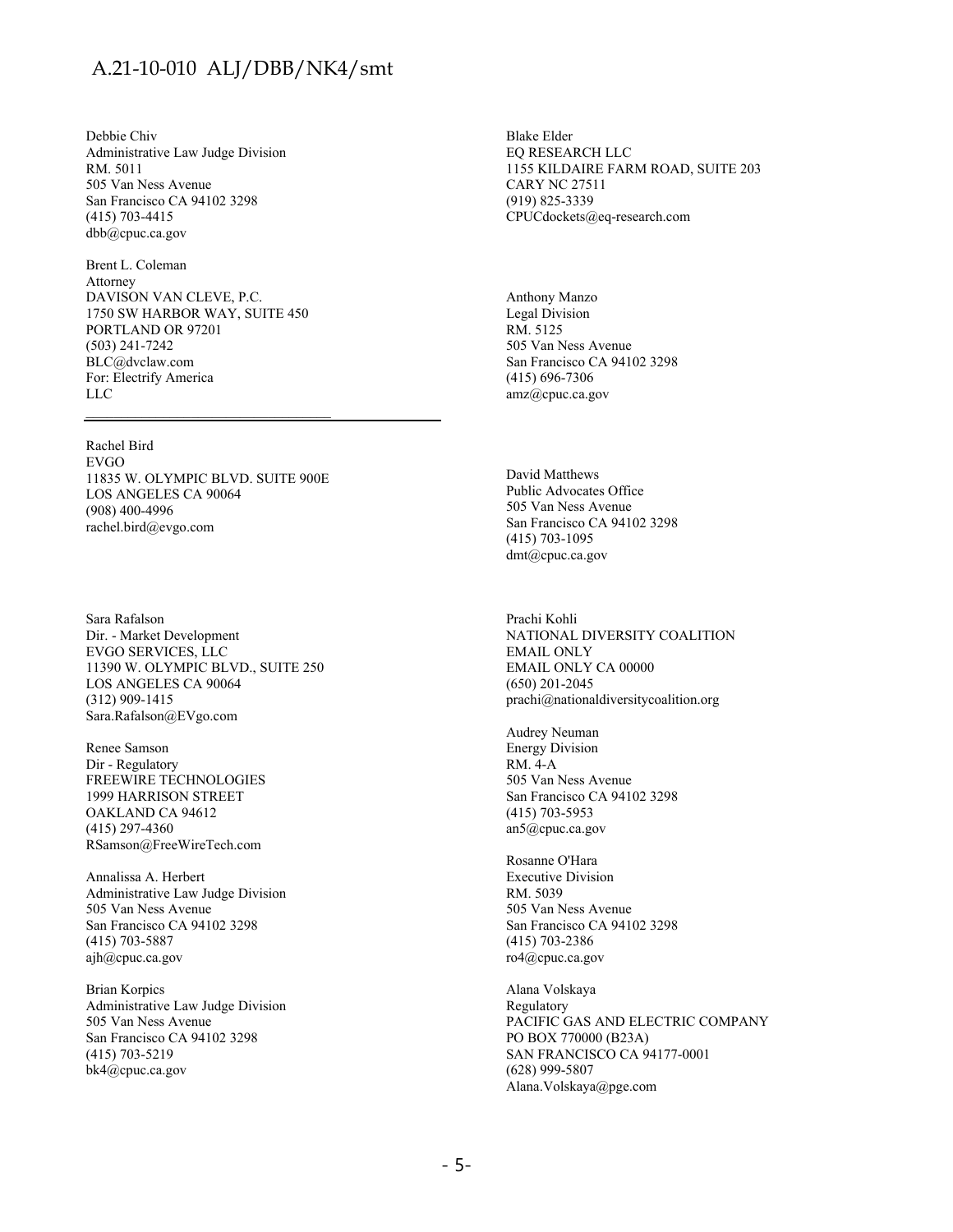Chloe Lukins Public Advocates Office RM. 4102 505 Van Ness Avenue San Francisco CA 94102 3298 (415) 703-1637 clu@cpuc.ca.gov

MRW & ASSOCIATES, LLC EMAIL ONLY EMAIL ONLY CA 00000 (510) 834-1999 mrw@mrwassoc.com

Case Coordination PACIFIC GAS AND ELECTRIC COMPANY EMAIL ONLY EMAIL ONLY CA 00000 (415) 973-2776 regrelcpuccases@pge.com

Brandon Jazmin PACIFIC GAS AND ELECTRIC COMPANY EMAIL ONLY EMAIL ONLY CA 00000 B1J3@pge.com

Andrea Tozer Sr. Attorney SOUTHERN CALIFORNIA EDISON COMPANY 2244 WALNUT GROVE AVE. / PO BOX 800 ROSEMEAD CA 91770 (626) 302-6713 Andrea.Tozer@sce.com For: Southern California Edison Company

Chris Rea PACIFIC GAS AND ELECTRIC COMPANY EMAIL ONLY EMAIL ONLY CA 00000 CTRB@pge.com

Mia Berrios PACIFIC GAS AND ELECTRIC COMPANY EMAIL ONLY EMAIL ONLY CA 00000 (707) 853-6376 Mia.berrios@pge.com

Jonathan Hart Mgr - Virtual Power Plant POWERFLEX EMAIL ONLY EMAIL ONLY CA 00000 Jonathan.Hart@PowerFlex.com

Ed Pike Energy Division 505 Van Ness Avenue San Francisco CA 94102 3298 (415) 703-2257 epi@cpuc.ca.gov

Case Administration SOUTHERN CALIFORNIA EDISON COMPANY 2244 WALNUT GROVE AVE. / PO BOX 800 ROSEMEAD CA 91770 (626) 302-2810 case.admin@sce.com

 $\mathcal{L}_\text{max}$  and the contract of the contract of the contract of the contract of the contract of the contract of the contract of the contract of the contract of the contract of the contract of the contract of the contrac

Scott Sarem SUNRUN EMAIL ONLY EMAIL ONLY CA 00000 scott.sarem@sunrun.com

Yuliya Shmidt Executive Division RM. 4209 505 Van Ness Avenue San Francisco CA 94102 3298 (415) 703-2719 ys2@cpuc.ca.gov

James Sievers Public Advocates Office 505 Van Ness Avenue San Francisco CA 94102 3298 (415) 703-2568 js9@cpuc.ca.gov

Eric Borden Senior Policy Expert THE UTILITY REFORM NETWORK 785 MARKET STREET, STE. 1400 SAN FRANCISCO CA 94103 (415) 929-8876 X320 EBorden@turn.org